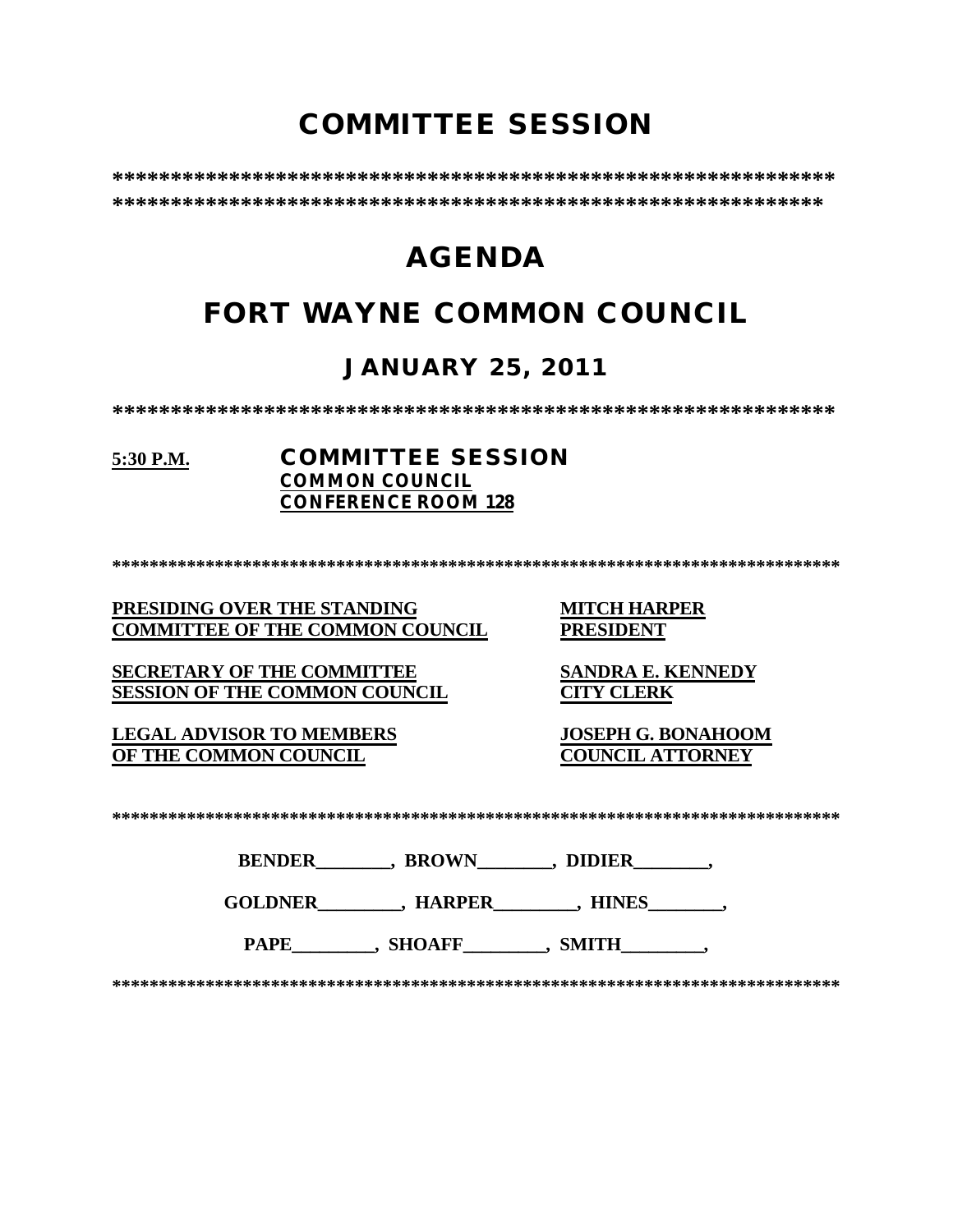**\*\*\*\*\*\*\*\*\*\*\*\*\*\*\*\*\*\*\*\*\*\*\*\*\*\*\*\*\*\*\*\*\*\*\*\*\*\*\*\*\*\*\*\*\*\*\*\*\*\*\*\*\*\*\*\*\*\*\*\*\*\*\*\*\*\*\*\*\*\*\*\*\*\*\*\*\*\***

# **ORDER OF THE AGENDA**

**\*\*\*\*\*\*\*\*\*\*\*\*\*\*\*\*\*\*\*\*\*\*\*\*\*\*\*\*\*\*\*\*\*\*\*\*\*\*\*\*\*\*\*\*\*\*\*\*\*\*\*\*\*\*\*\*\*\*\*\*\*\*\*\*\*\*\*\*\*\*\*\*\*\*\*\*\*\***

**1. ROLL CALL**

- **2. ADOPTION OF THE AGENDA**
- **3. PRIOR APPROVAL REQUEST PAGE 3**
- **4. DISCUSSION OF PENDING ORDINANCES AND RESOLUTIONS – PAGES 4 AND 5**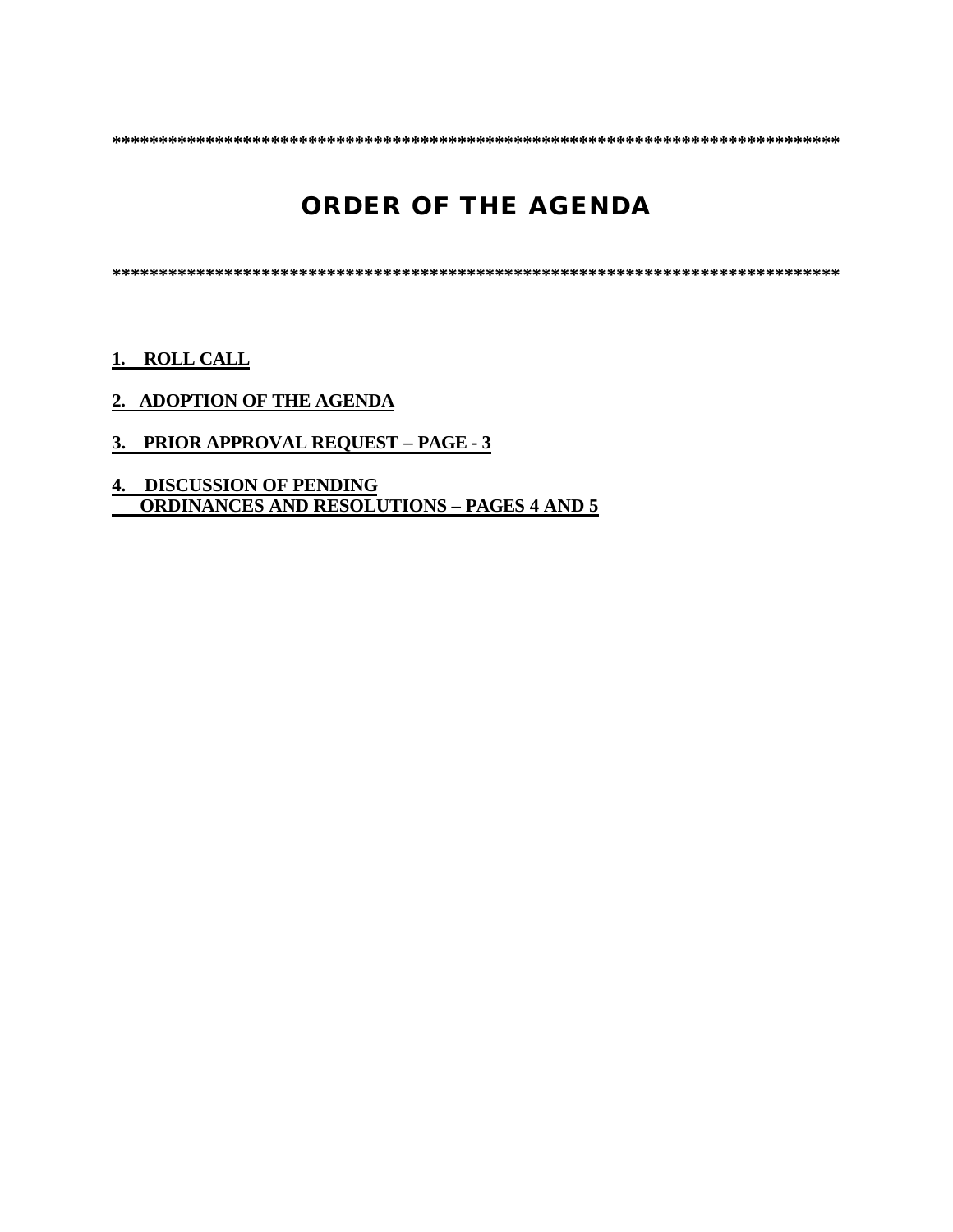### **PRIOR APPROVAL REQUEST**

### **CITY UTILITIES COMMITTEE**

**Glynn A. Hines – Chair Marty Bender – Co-Chair All Council Members**

**"PRIOR APPROVAL REQUEST" General Open Cut Sewers 2010 – contract was awarded to T-E, Inc. in the amount of \$298,500**

**ORDINANCES AND RESOLUTIONS UP FOR**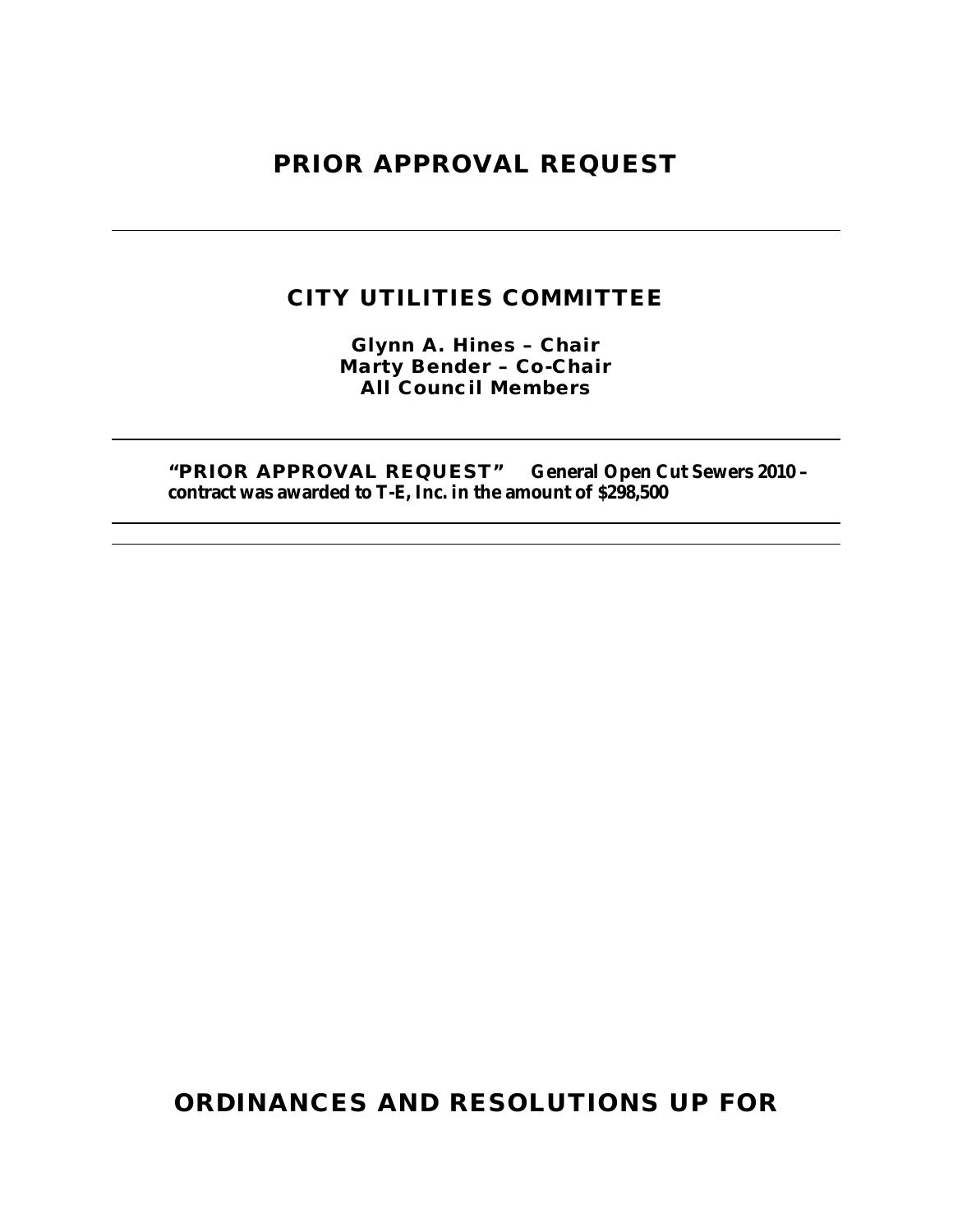## **DISCUSSION**

**\*\*\*\*\*\*\*\*\*\*\*\*\*\*\*\*\*\*\*\*\*\*\*\*\*\*\*\*\*\*\*\*\*\*\*\*\*\*\*\*\*\*\*\*\*\*\*\*\*\*\*\*\*\*\*\*\*\*\*\*\*\***

## **CITY UTILITIES COMMITTEE**

#### **ACTION**

**No Ordinances or Resolutions up for discussion**

### **FINANCE COMMITTEE**

*Thomas E. Smith – Chair Elizabeth M. Brown – Co-Chair All Council Members*

#### **S-11-01-06**

**AN ORDINANCE approving Professional Services Agreement for LTCP Parallel Interceptor Routing Study – Phase 1: Res. #2373- 2010, W.O. #75559 between Hatch Mott McDonald and the City of Fort Wayne, Indiana, in connection with the Board of Public Works** 

**Total cost of \$149,990.95**

#### **R-11-01-17**

**A DECLARATORY RESOLUTION designating an "Economic Revitalization Area" under I.C. 6-1.1-12.1 for property commonly known as 200 Sixth Street, Fort Wayne, Indiana 46802 (Advantage Direct 365 Corporation)**

**Total cost of \$740,599 – For personal property** 

> **Improvements, they will also purchase and install new manufacturing equipment – two full-time jobs will be created as a result of the project**

**This Resolution is to be introduced and voted upon for passage tonight at our Regular Session**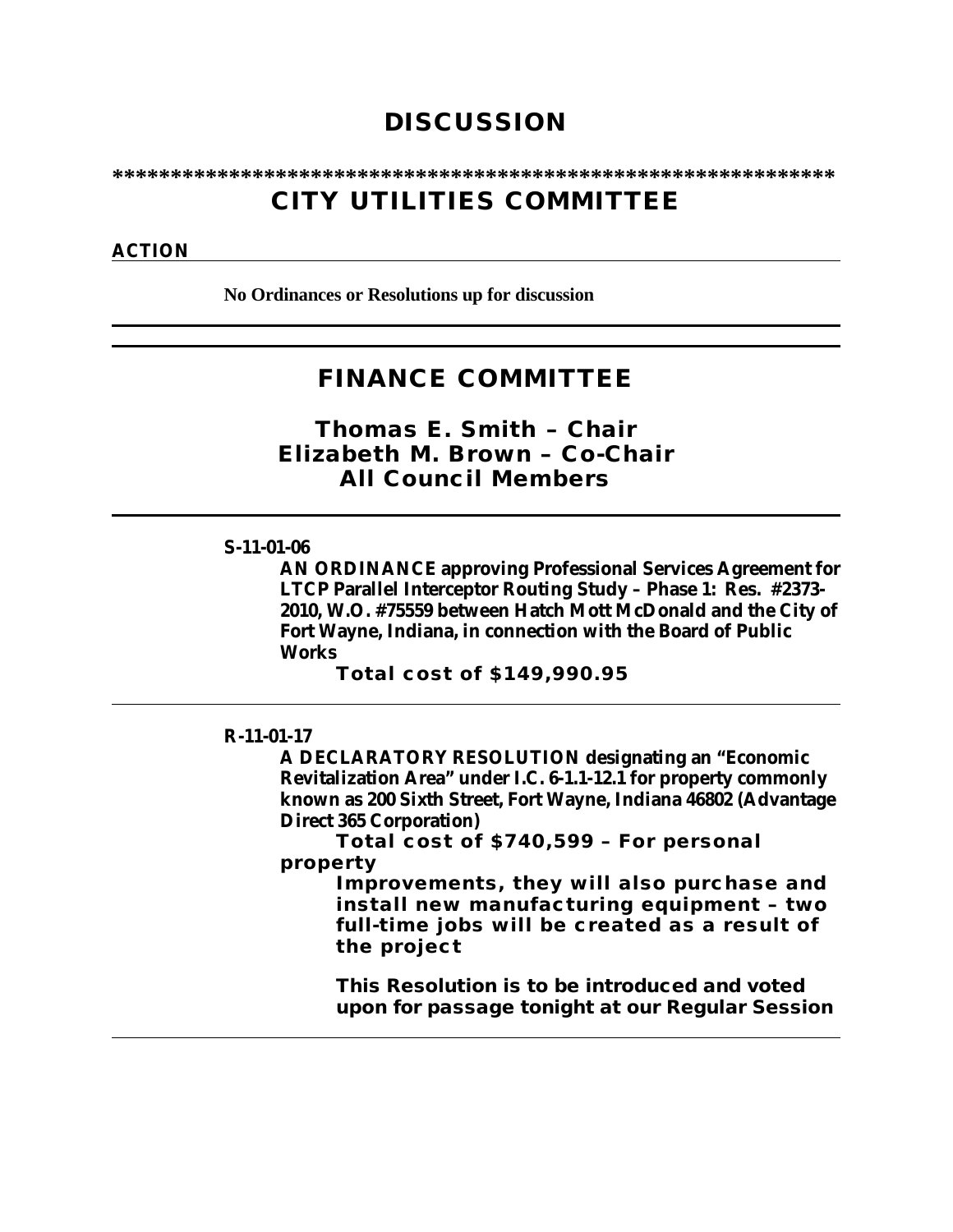# **REGULATIONS COMMITTEE**

**ACTION**

**No Ordinances or Resolutions up for discussion** 

# **PUBLIC WORKS COMMITTEE**

**No Ordinances or Resolutions up for discussion**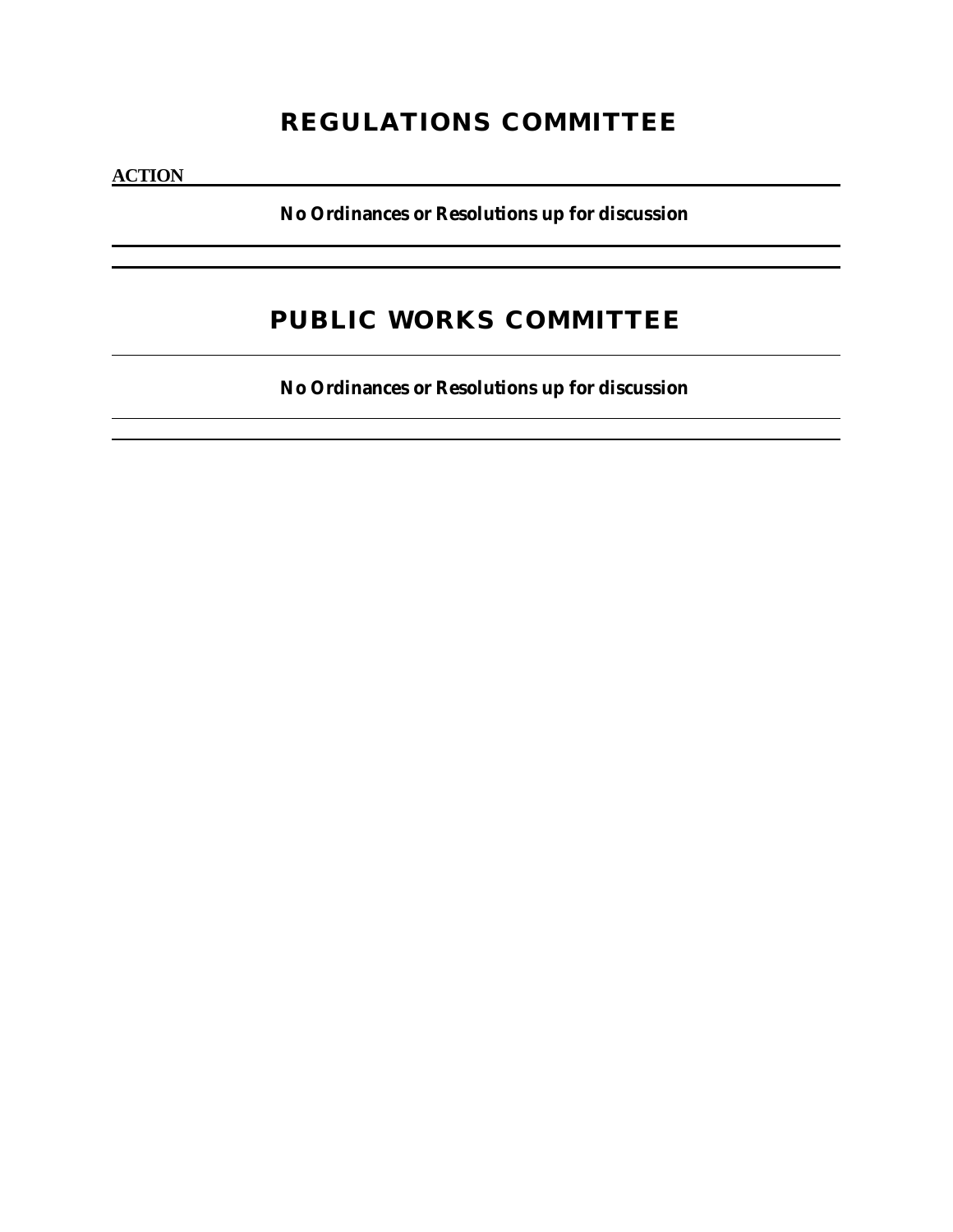# **REGULAR SESSION**

### **AGENDA**

## **FORT WAYNE COMMON COUNCIL**

# **JANUARY 25, 2011**

### **REGULAR SESSION IMMEDIATELY FOLLOWING COMMITTEE SESSION COMMON COUNCIL CHAMBERS ROOM 126**

**PRESIDING OVER THE STANDING MITCH HARPER COMMITTEE OF THE COMMON COUNCIL PRESIDENT**

**SECRETARY OF THE REGULAR SANDRA E. KENNEDY SESSION OF THE COMMON COUNCIL CITY CLERK**

**LEGAL ADVISOR TO MEMBERS JOSEPH G. BONAHOOM OF THE COMMON COUNCIL COUNCIL ATTORNEY**

**BENDER\_\_\_\_\_\_\_\_, BROWN\_\_\_\_\_\_\_\_\_, DIDIER\_\_\_\_\_\_\_\_\_,**

**GOLDNER\_\_\_\_\_\_\_\_\_, HARPER\_\_\_\_\_\_\_\_\_, HINES\_\_\_\_\_\_\_\_\_,**

PAPE\_\_\_\_\_\_\_\_, SHOAFF\_\_\_\_\_\_\_\_, SMITH\_\_\_\_\_\_\_\_,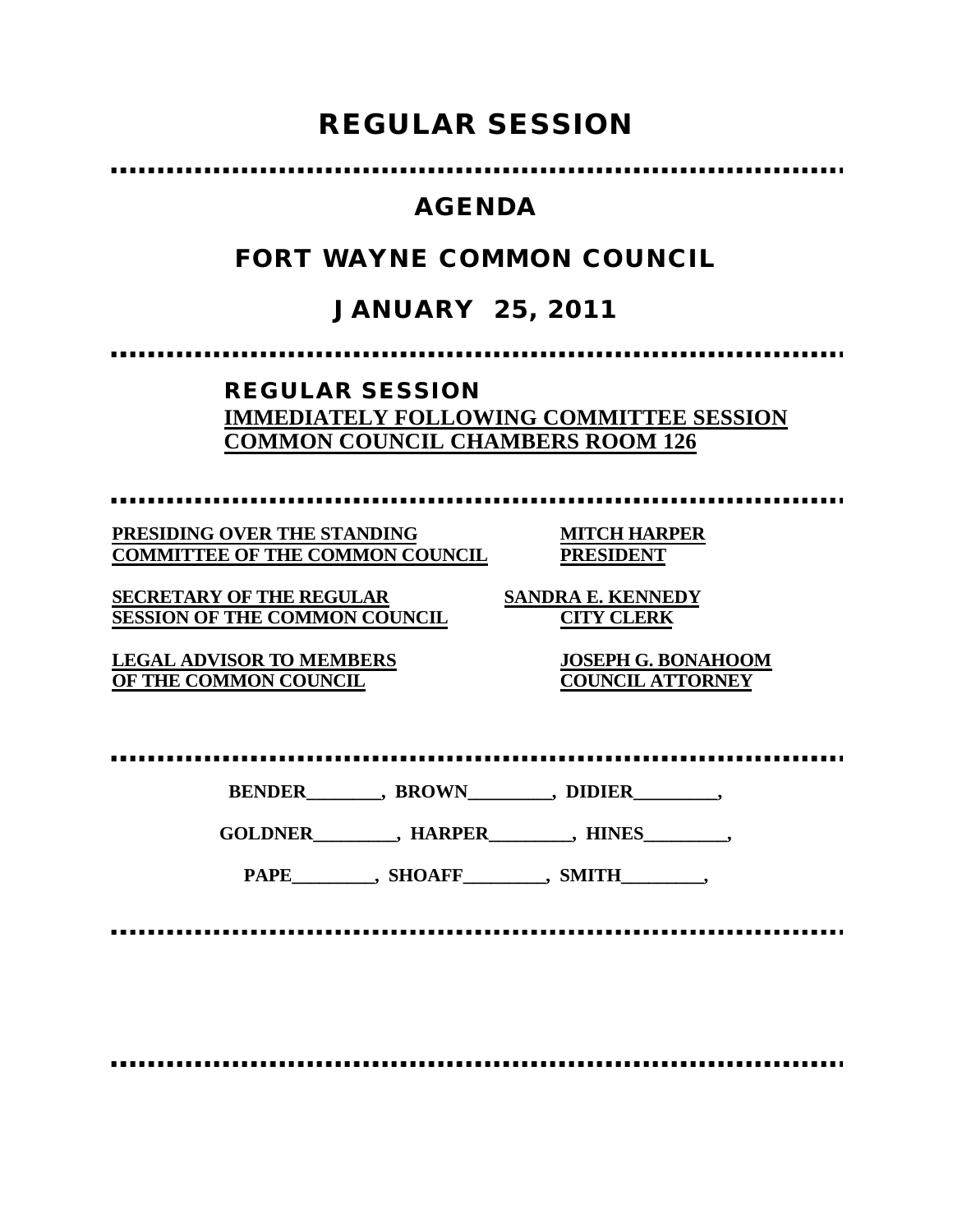# **ORDER OF THE AGENDA**

**PRESENTATION OF NATIONAL COLORS SERGEANT-AT-ARMS**

**ROLL CALL SANDRA E. KENNEDY CITY CLERK**

**PRESIDENT'S REPORT AND COMMENTS MITCH HARPER**

**PRESIDENT**

**ADOPTION OF THE AGENDA**

**INTRODUCTION OF ORDINANCES AND RESOLUTIONS – PAGES 3 THRU 5**

**PASSAGE OF ORDINANCES AND RESOLUTIONS – PAGES 6 THRU 10**

**MISCELLANEOUS BUSINESS**

**CHAIR OPEN FOR COMMENTS – FROM CITIZENS AND COUNCIL MEMBERS**

**RETIREMENT OF COLORS**

**ADJOURNMENT**

## **ORDINANCES AND RESOLUTIONS UP FOR INTRODUCTION**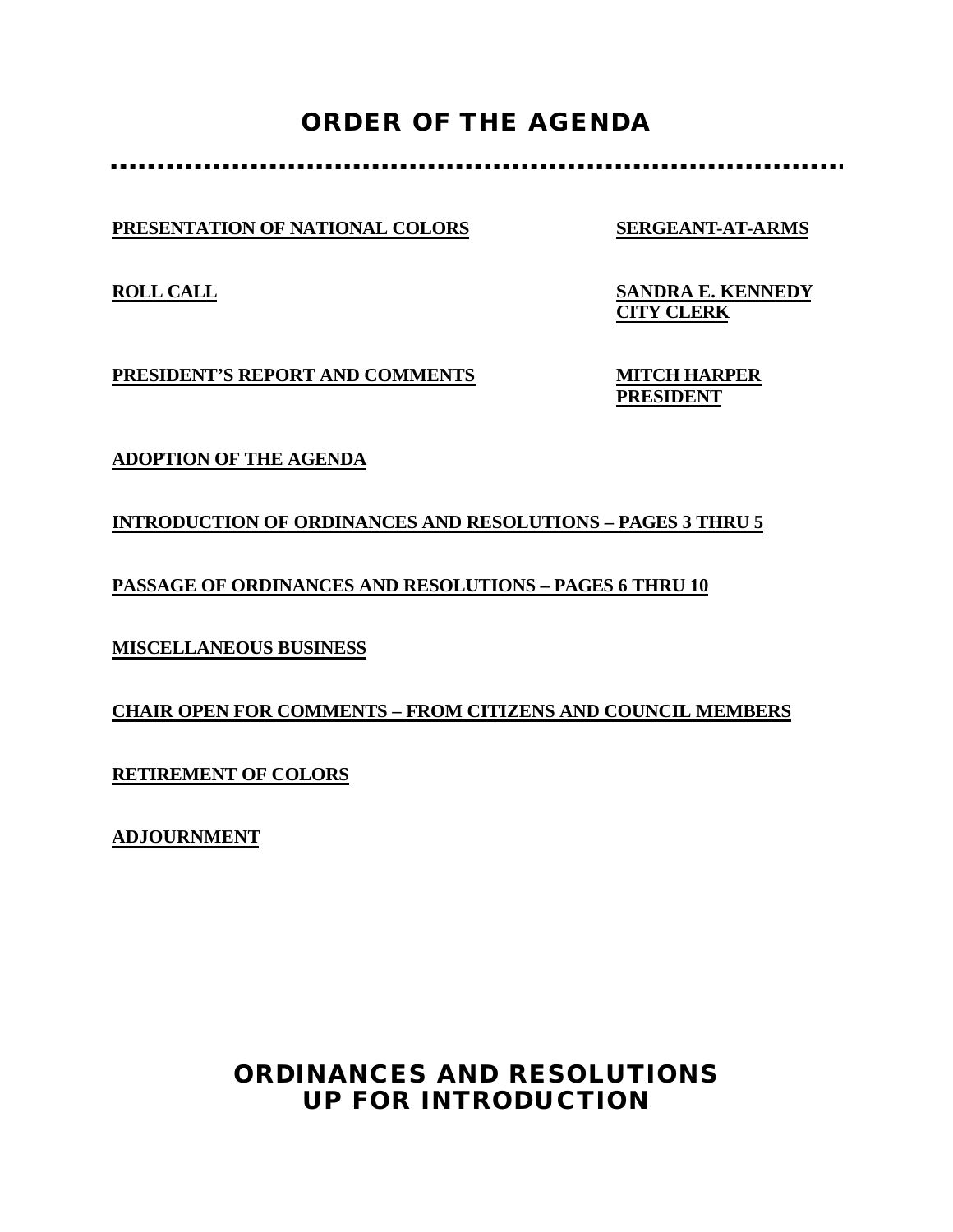### **CITY UTILITIES COMMITTEE**

*Glynn A. Hines – Chair Marty Bender – Co-Chair All Council Members*

#### **ACTION**

**S-11-01-20**

**AN ORDINANCE approving Cipp 2010 Small Diameter Package #2: Res. #2316-2010 – WO #75450 between Insituform and the City of Fort Wayne, Indiana, in connection with the Board of Public Works**

**Total cost of \$1,017,443**

**S-11-01-21**

**AN ORDINANCE approving Beckett's Run Relief Interceptor-Phase I: Res. #2223-2009, W.O. #75411 between S.J. Louis Construction Inc. and the City of Fort Wayne, Indiana, in connection with the Board of Public Works Total cost of \$\$5,918,973**

### **FINANCE COMMITTEE**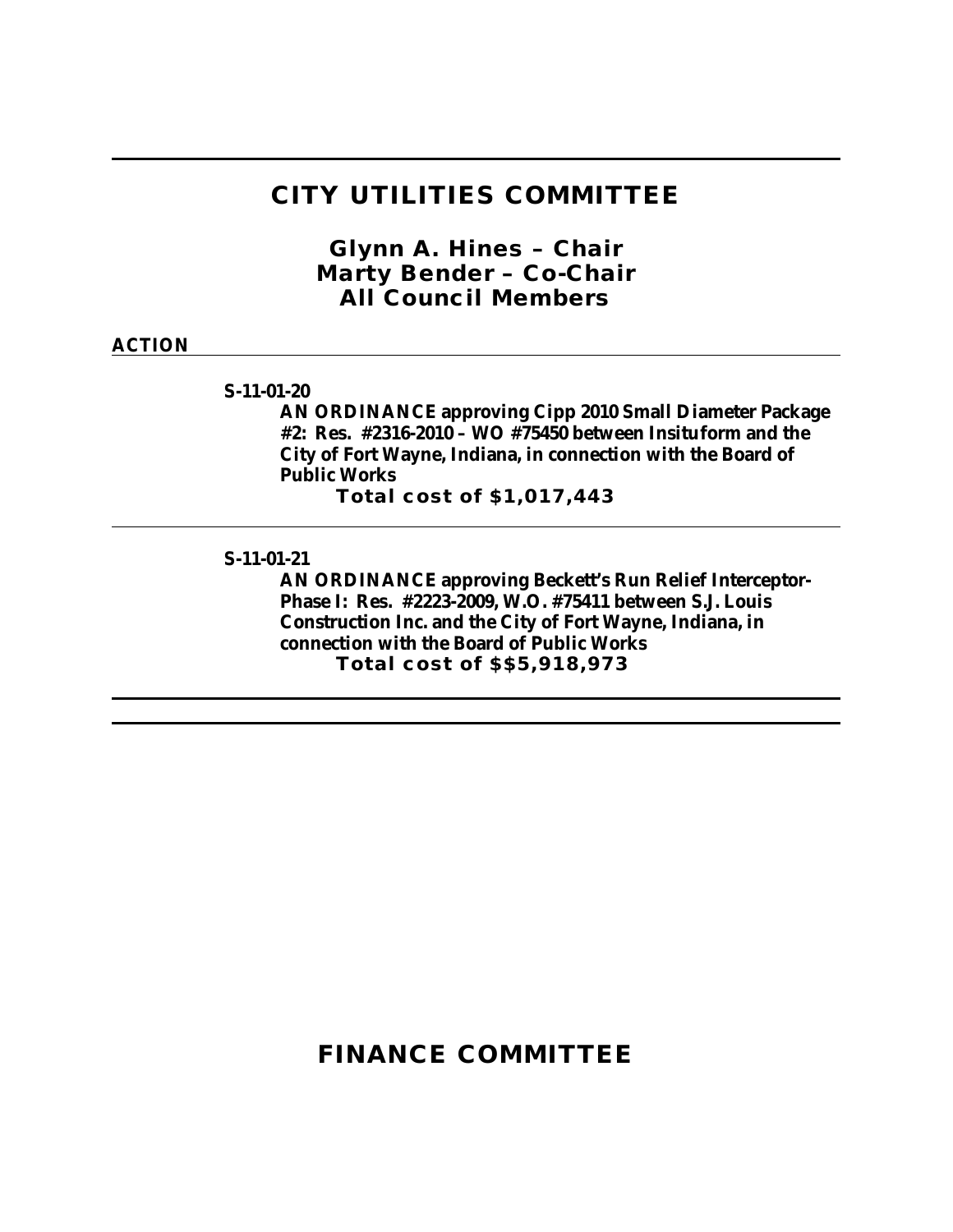### *Thomas E. Smith – Chair Elizabeth M. Brown – Co-Chair All Council Members*

#### **ACTION**

#### **S-11-01-16**

**AN ORDINANCE approving the awarding of ITB #3278 – Foellinger Theater Roof Improvement by the City of Fort Wayne, Indiana, by and through its Department of Purchasing and CMS Roofing, Inc. for the Fort Wayne Parks and Recreation Department**

**Total cost of \$160,290**

#### **S-11-01-19**

**AN ORDINANCE approving the awarding of Contract for Aircard Service by the City of Fort Wayne, Indiana, by and through its Department of Purchasing and Verizon for the Fort Wayne Police Department**

**Total cost of \$126,042**

#### **R-11-01-17**

**A DECLARATORY RESOLUTION designating an "Economic Revitalization Area" under I.C. 6-1.1-12.1 for property commonly known as 200 Sixth Street, Fort Wayne, Indiana 46802 (Advantage Direct 365 Corporation)**

> **Total cost of \$740,599 – personal property Improvements – two full-time jobs will be created**

> > **To be passed this evening**

## **FINANCE COMMITTEE CONTINUED**

**ACTION**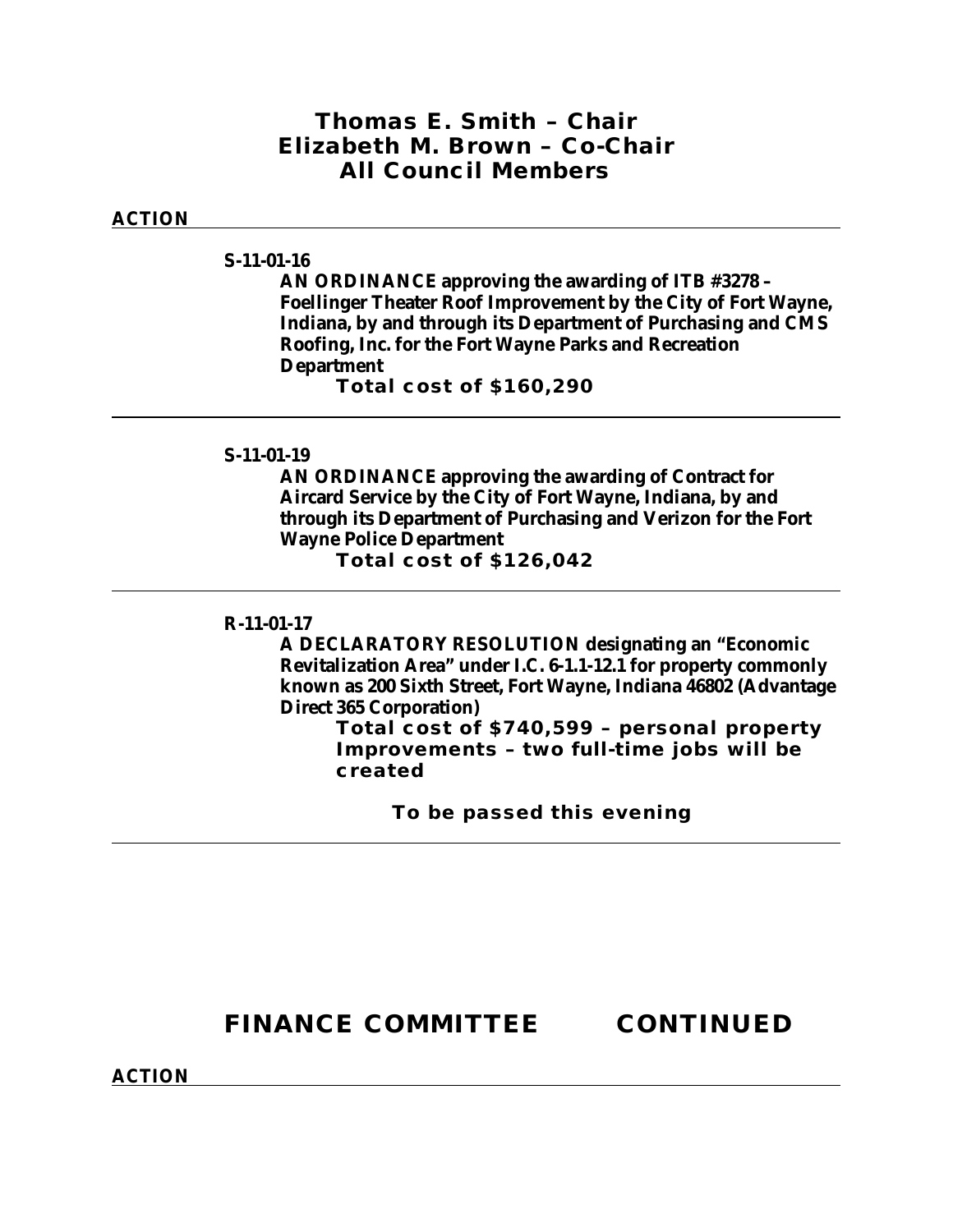#### **R-11-01-18**

**A CONFIRMING RESOLUTION designating an "Economic Revitalization Area" under I.C. 6-1.1-12.1 for property commonly known as 200 Sixth Street, Fort Wayne, Indiana 46802 (Advantage Direct 365 Corporation)**

**Total cost of \$740,599 – personal property Improvements – two full-time jobs created**

**Legal Public Hearing – 2-8-2011 – 5:30 P.M.**

### **REGULATIONS COMMITTEE**

**No Ordinances or Resolutions up for introduction**

### **PUBLIC WORKS COMMITTEE**

**No Ordinances or Resolutions up for introduction**

### **ORDINANCES AND RESOLUTIONS UP FOR PASSAGE**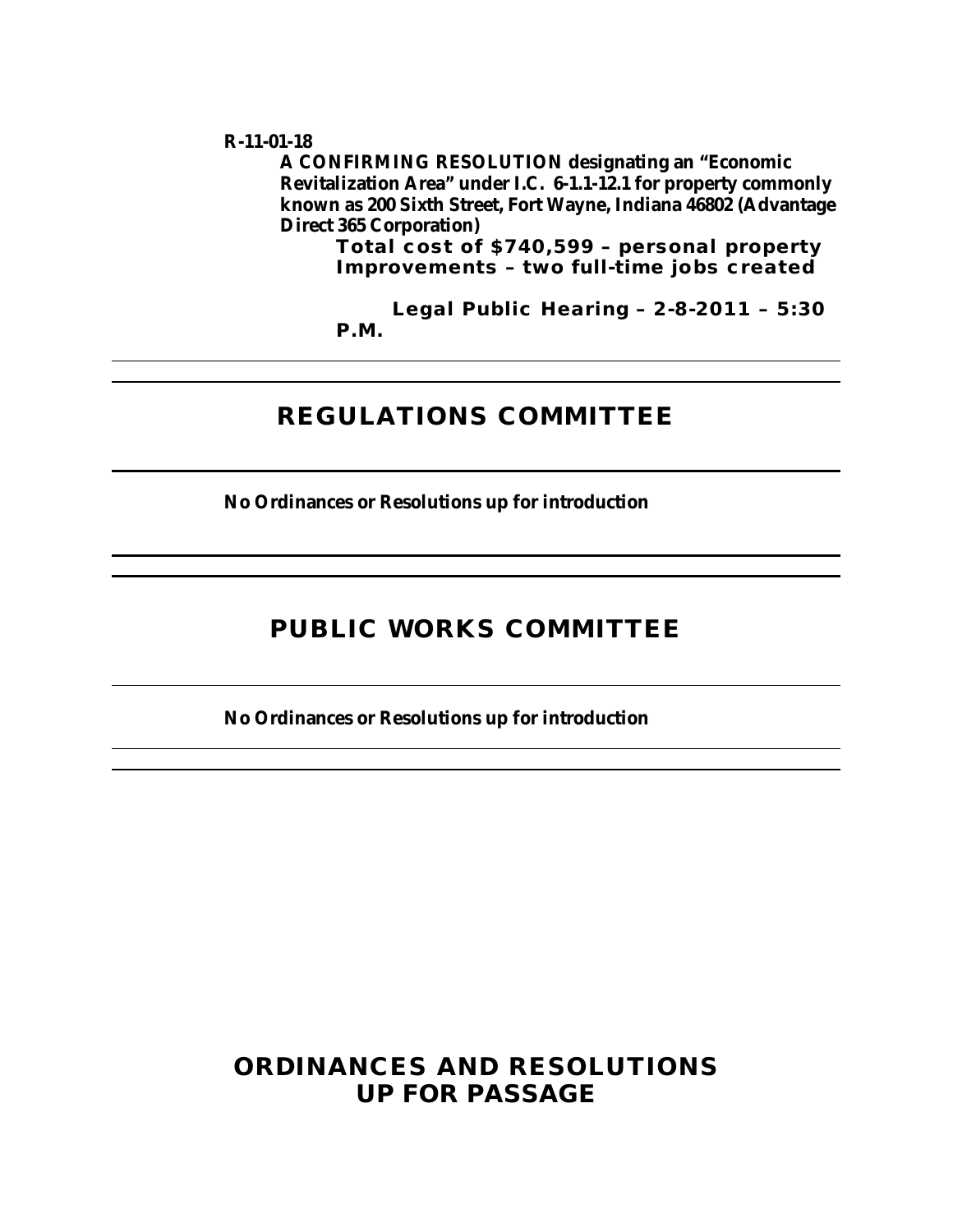## **CITY UTILITIES COMMITTEE**

*Glynn A. Hines – Chair Thomas F. Didier – Co-Chair All Council Members*

| <b>ACTION</b> |                                                                                                                                                                                                                                                                                                                                  |
|---------------|----------------------------------------------------------------------------------------------------------------------------------------------------------------------------------------------------------------------------------------------------------------------------------------------------------------------------------|
| DO PASS       | $S-11-01-05$<br>AN ORDINANCE approving construction contract for the Ewing<br>Street Storm Sewer Extension: Res. #2305-2010, W.O. #75463<br>between Crosby Excavating, Inc. and the City of Fort Wayne,<br>Indiana, in connection with the Board of Public Works<br>Total cost of \$1,610,091.80                                 |
| DO PASS       | $S-11-01-11$<br>AN ORDINANCE approving the awarding of ITB #3276 -<br><b>Contract for HVAC and Boiler Maintenance and Repair for 2011-</b><br>2012 by the City of Fort Wayne, Indiana, by and through its<br>Department of Purchasing and Havel Brothers for the Property<br><b>Management</b><br><b>Total cost of \$156,180</b> |

## **FINANCE COMMITTEE**

*Thomas E. Smith - Chair*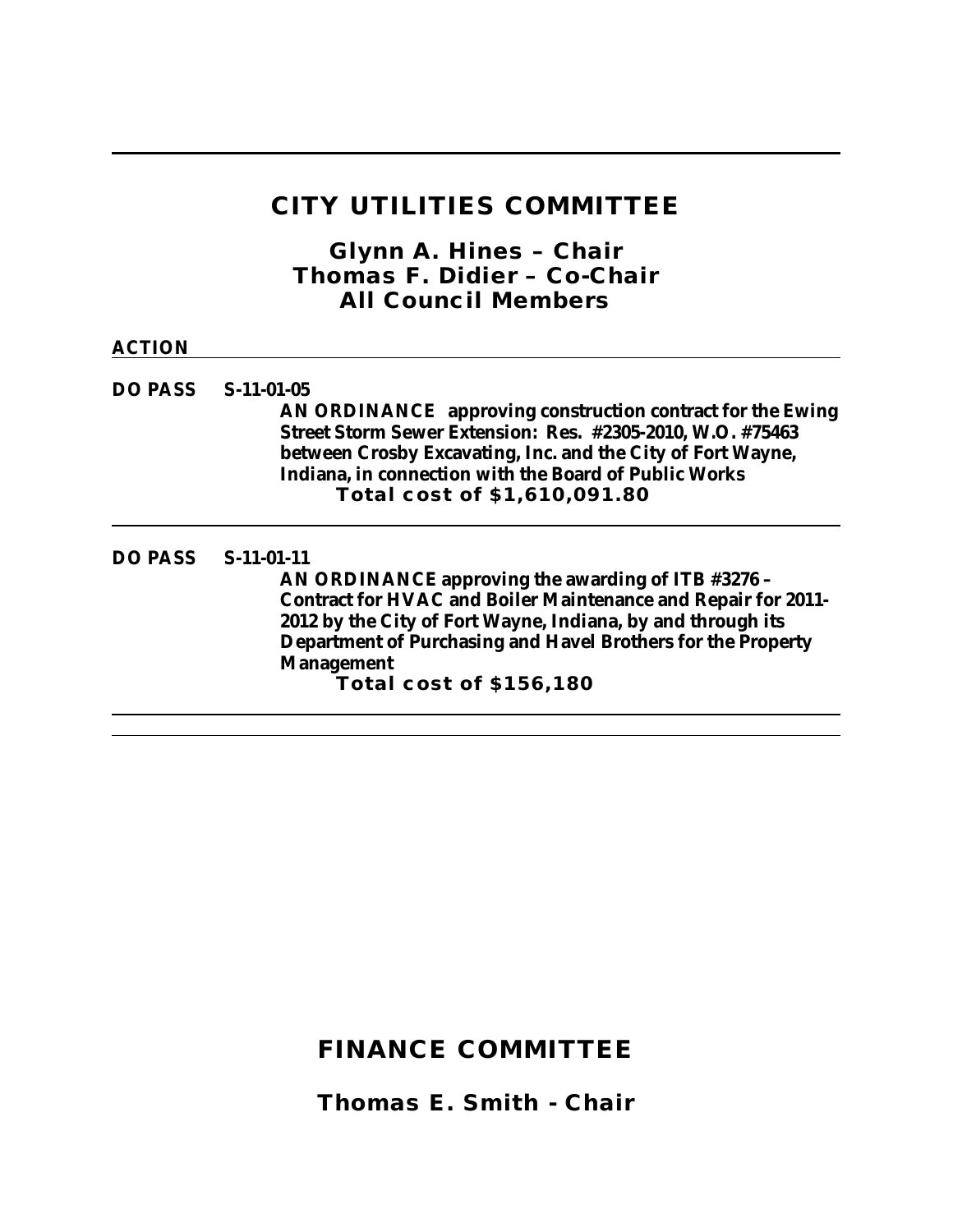### *Tim Pape – Co-Chair All Council Members*

#### **ACTION**

**S-11-01-06**

**AN ORDINANCE approving Professional Services Agreement for LTCP Parallel Interceptor Routing Study – Phase 1: Res. #2373- 2010, W.O. #75559 between Hatch Mott McDonald and the City of Fort Wayne, Indiana, in connection with the Board of Public Works**

**Total cost of \$149,990**

#### **R-11-01-17**

**A DECLARATORY RESOLUTION designating an "Economic Revitalization Area" property 200 Sixth Street, Fort Wayne, Indiana (Advantage Direct 365 Corporation) Total cost of \$740,599 – property improvements - 2 full-time jobs created**

#### **DO PASS S-11-01-03**

**AN ORDINANCE approving Consulting Contract for the Auburn Road: Clinton Street to Cook Road Project: WO #11848 between Engineering Technologies Inc., and the City of Fort Wayne, Indiana, in connection with the Board of Public Works Total cost of \$464,637.68**

# **FINANCE COMMITTEE CONTINUED**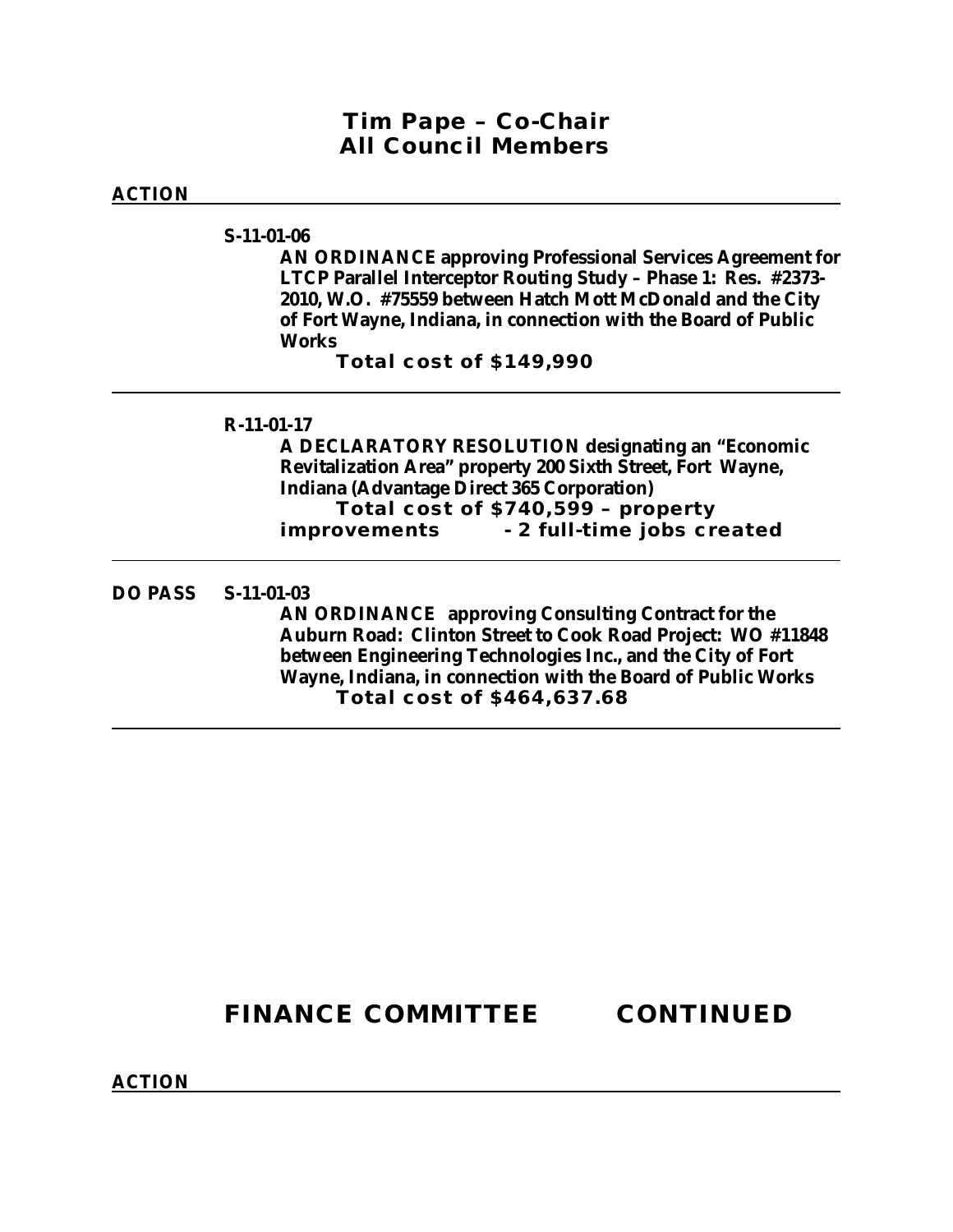#### **DO PASS S-11-01-07**

**AN ORDINANCE approving consulting contract for the Lake Avenue Road Diet – Anthony Blvd. to Stanley Avenue: W.O. #12180 between Engineering Technologies, Inc. and the City of Fort Wayne, Indiana, in connection with the Board of Public Works**

**Total cost of \$120,050 (90% Federal, 10% Local)**

**DO PASS S-11-01-08 AN ORDINANCE approving Consulting Contract for Dupont Road Added Travel Lanes – Lima to Coldwater: W.O. #12227 between GAI Consultants and the City of Fort Wayne, Indiana, in connection with the Board of Public Works Total cost of \$1,226,200**

**DO PASS S-11-01-09**

**AN ORDINANCE approving the awarding of the 2011 contract for Direct Marketing Services by the City of Fort Wayne, Indiana, by and through its Department of Purchasing and Northeast Indiana Regional Marketing Partnership for the Division of Community Development Total cost of \$125,000**

#### **DO PASS S-11-01-10**

**AN ORDINANCE approving the awarding of contract for Professional Economic Development Services between the Fort Wayne – Allen County Economic Development Alliance and the City of Fort Wayne, Indiana, by and through the Division of Community Development Total cost of \$200,000**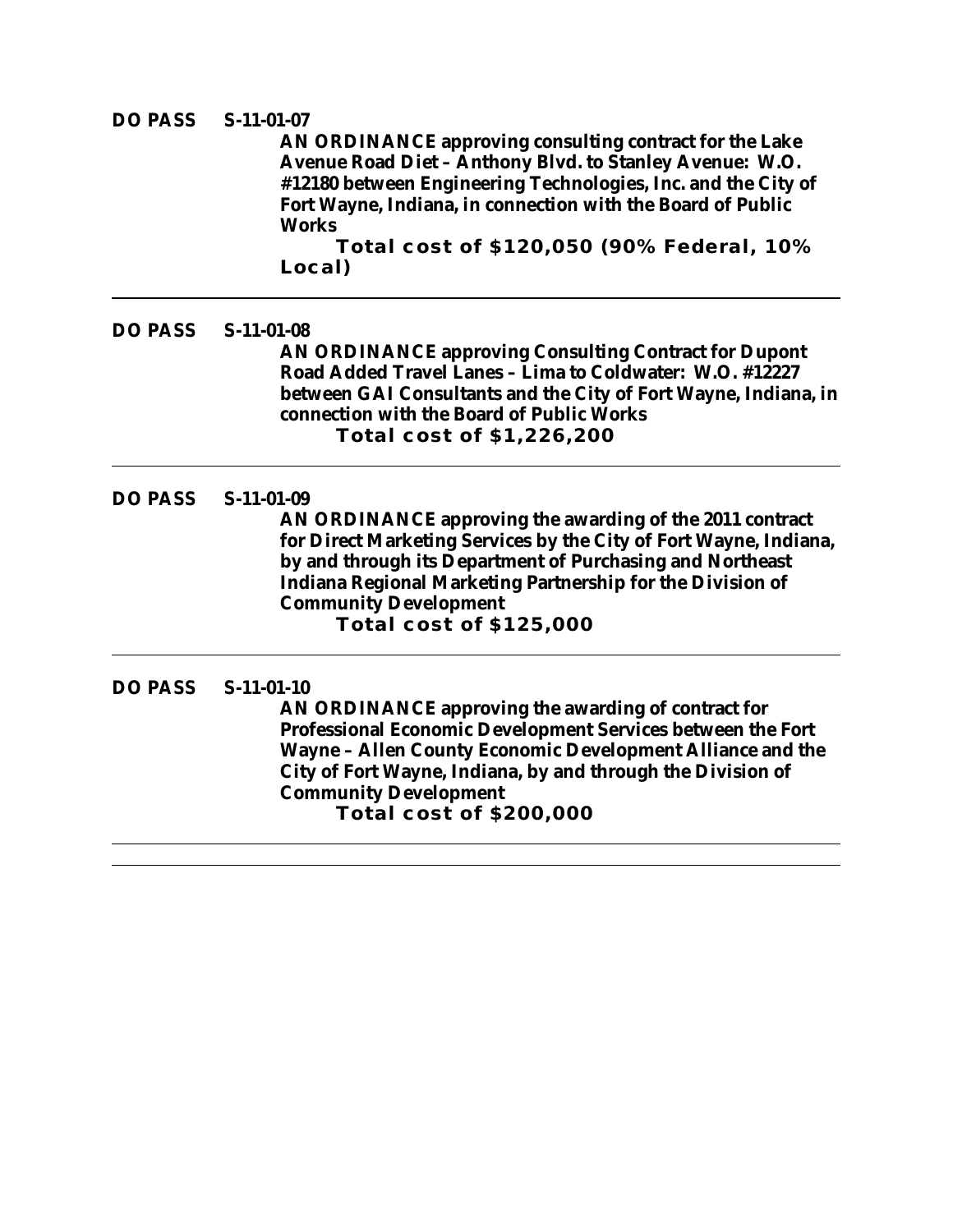### **REGULATIONS COMMITTEE**

### *John Shoaff – Chair Karen E. Goldner – Co-Chair All Council Members*

#### **ACTION**

#### **DO PASS S-11-01-04 A SPECIAL ORDINANCE establishing New Economic Development Target Areas**

#### **DO PASS G-11-01-14**

**AN ORDINANCE amending Section 32.55, Numbering System prior to introduction, of the Fort Wayne Code of Ordinances to add an additional Section E concerning a Numbering and Indexing System with regard to Internal Council Policies, Staff Appointments, and Procedures**

## **PUBLIC WORKS COMMITTEE**

*Karen E. Goldner - Chair Tim Pape – Co- Chair All Council Members*